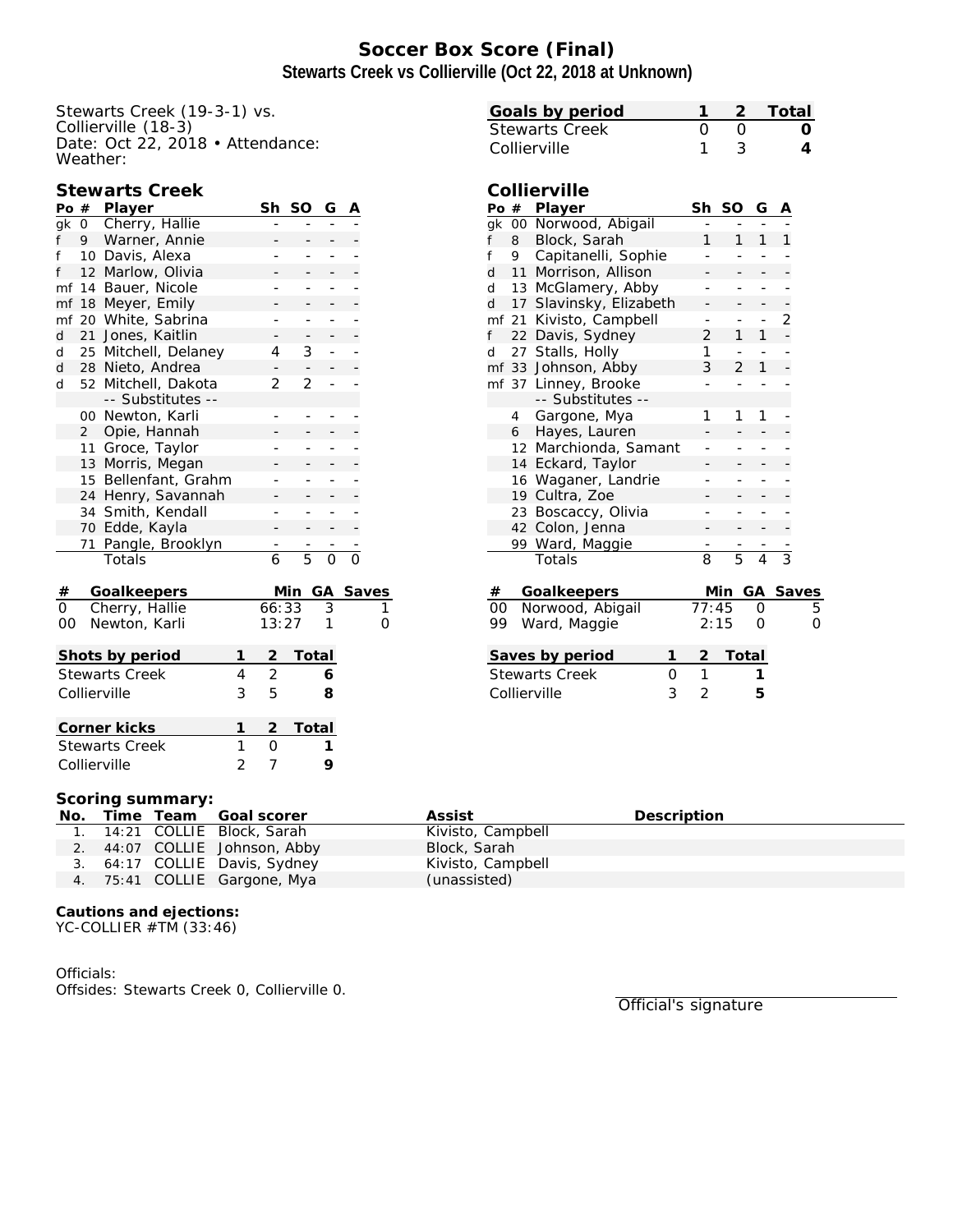## **Play-by-Play Summary (1st period) Stewarts Creek vs Collierville (Oct 22, 2018 at Unknown)**

**Stewarts Creek Starters:**

| GK | Ω  | Cherry, Hallie    |
|----|----|-------------------|
| F  | 9  | Warner, Annie     |
| F  | 10 | Davis, Alexa      |
| F  | 12 | Marlow, Olivia    |
| МF | 14 | Bauer, Nicole     |
| MF | 18 | Meyer, Emily      |
| МF | 20 | White, Sabrina    |
| D  | 21 | Jones, Kaitlin    |
| D  | 25 | Mitchell, Delaney |
| D  | 28 | Nieto, Andrea     |

D 52 Mitchell, Dakota

**Collierville Starters:**

| F         | 8   | Block, Sarah         |
|-----------|-----|----------------------|
| F         | 9   | Capitanelli, Sophie  |
| F         | 22  | Davis, Sydney        |
| МF        | 33  | Johnson, Abby        |
| MF        | 21  | Kivisto, Campbell    |
| МF        | 37  | Linney, Brooke       |
| D         | 13  | McGlamery, Abby      |
| <b>GK</b> | OO. | Norwood, Abigail     |
| D         | 11  | Morrison, Allison    |
| D         | 17  | Slavinsky, Elizabeth |
| D         | 27  | Stalls, Holly        |

- 00:00 Cherry, Hallie at goalie for Stewarts Creek.
- 00:00 Norwood, Abigail at goalie for Collierville.
- 07:11 Shot by COLLIER Johnson, Abby HIT CROSSBAR.
- 09:03 Corner kick by COLLIER [09:03].
- 10:00 Corner kick by COLLIER [10:00]. Foul on Stewarts Creek.
- 12:35 Shot by STEWCRK Mitchell, Delaney WIDE.
- 14:21 GOAL by COLLIER Block, Sarah (FIRST GOAL), Assist by Kivisto, Campbell.

#### **STEWARTS CREEK 0, COLLIERVILLE 1**

\*

- 14:21 STEWCRK substitution: Smith, Kendall for Meyer, Emily.
- 15:08 Corner kick by STEWCRK [15:08].
- 16:40 STEWCRK substitution: Opie, Hannah for Nieto, Andrea. Foul on Stewarts Creek. Foul on Stewarts Creek.
	- Foul on Collierville.
- 21:12 Shot by STEWCRK Mitchell, Dakota, SAVE Norwood, Abigail.
- 22:51 STEWCRK substitution: Meyer, Emily for Jones, Kaitlin.
- 22:51 STEWCRK substitution: Groce, Taylor for Marlow, Olivia.
- 22:51 STEWCRK substitution: Edde, Kayla for Davis, Alexa.
- 22:51 STEWCRK substitution: Pangle, Brooklyn for Warner, Annie. Foul on Collierville.
- 26:38 Shot by COLLIER Davis, Sydney BLOCKED. Foul on Collierville. Foul on Collierville.
- 30:50 STEWCRK substitution: Jones, Kaitlin for Meyer, Emily.
- 32:40 Shot by STEWCRK Mitchell, Delaney, SAVE Norwood, Abigail.
- 33:13 STEWCRK substitution: Nieto, Andrea for Opie, Hannah.
- 33:13 STEWCRK substitution: Marlow, Olivia for Groce, Taylor.
- 33:13 STEWCRK substitution: Warner, Annie for Pangle, Brooklyn.
- 33:13 STEWCRK substitution: Meyer, Emily for Smith, Kendall.
- 33:13 COLLIER substitution: Waganer, Landrie for Davis, Sydney.
- 33:13 COLLIER substitution: Colon, Jenna for Stalls, Holly.
- 33:46 Yellow card on COLLIER Team. Foul on Collierville.
- 36:47 COLLIER substitution: Gargone, Mya for Capitanelli, Sophie. Foul on Collierville.
- 39:03 Shot by STEWCRK Mitchell, Dakota, SAVE Norwood, Abigail.
- 40:00 End of period [40:00].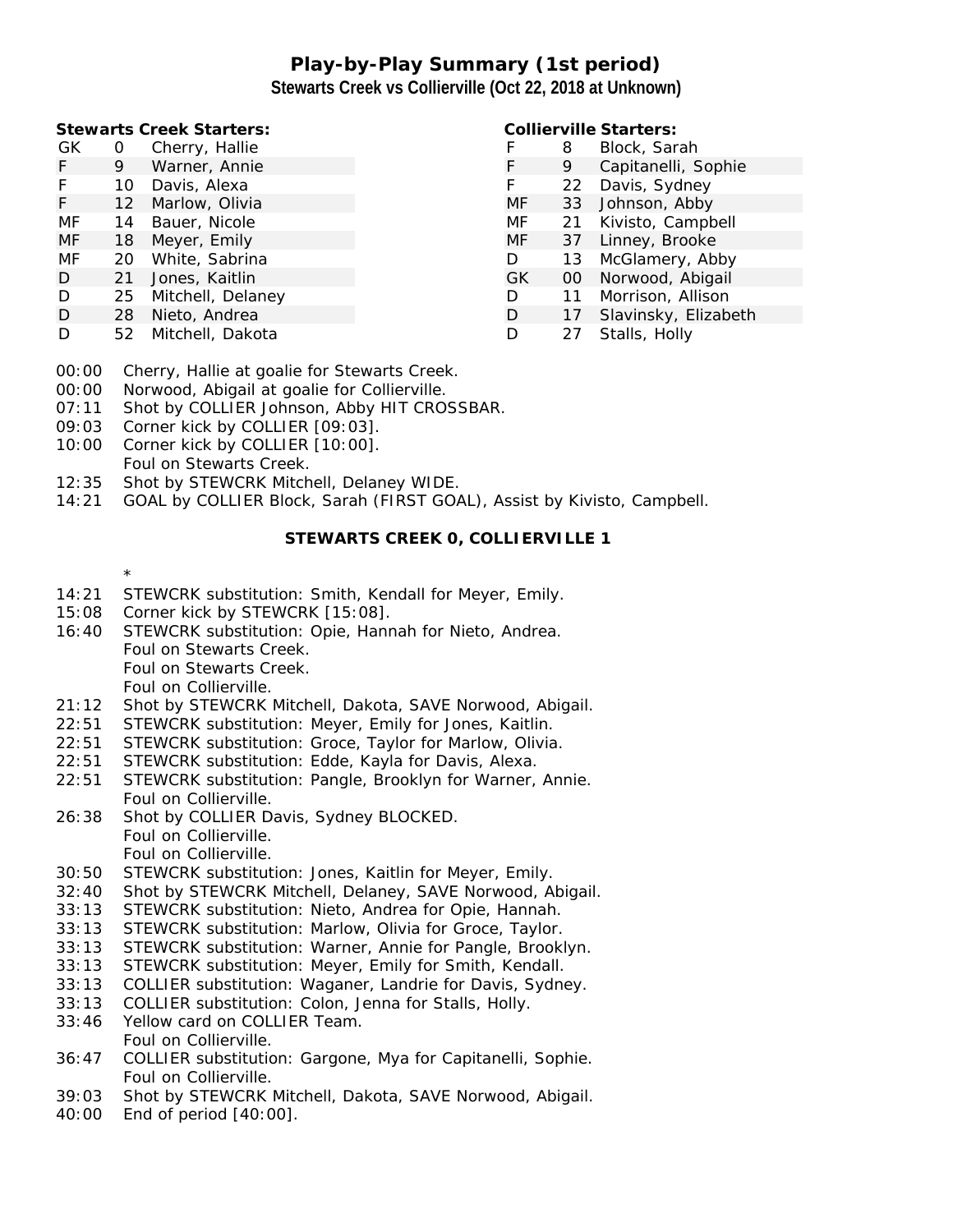### **Play-by-Play Summary (2nd period) Stewarts Creek vs Collierville (Oct 22, 2018 at Unknown)**

- 40:00 Start of 2nd period [40:00].
- 40:00 For COLLIER: #00 Norwood, Abigail, #11 Morrison, Allison, #13 McGlamery, Abby, #37 Linney, Brooke, #33 Johnson, Abby, #27 Stalls, Holly, #8 Block, Sarah, #21 Kivisto, Campbell, #9 Capitanelli, Sophie, #22 Davis, Sydney, #17 Slavinsky, Elizabeth.
- 40:00 For STEWCRK: #0 Cherry, Hallie, #12 Marlow, Olivia, #14 Bauer, Nicole, #25 Mitchell, Delaney, #21 Jones, Kaitlin, #20 White, Sabrina, #70 Edde, Kayla, #52 Mitchell, Dakota, #28 Nieto, Andrea, #9 Warner, Annie, #18 Meyer, Emily. Foul on Collierville.
- 44:01 Corner kick by COLLIER [44:01].
- 44:07 GOAL by COLLIER Johnson, Abby, Assist by Block, Sarah.

#### **STEWARTS CREEK 0, COLLIERVILLE 2**

\*

\*

- 46:01 Shot by COLLIER Stalls, Holly WIDE.
- 47:16 Corner kick by COLLIER [47:16].
- 47:35 Corner kick by COLLIER [47:35].
- 48:38 Corner kick by COLLIER [48:38].
- 48:45 Header Shot by COLLIER Johnson, Abby, SAVE Cherry, Hallie.
- 53:14 STEWCRK substitution: Opie, Hannah for Nieto, Andrea.
- 54:06 STEWCRK substitution: Groce, Taylor for Marlow, Olivia.
- 54:06 STEWCRK substitution: Bellenfant, Grahm for Warner, Annie.
- 55:39 Corner kick by COLLIER [55:39].
- 55:46 STEWCRK substitution: Smith, Kendall for Jones, Kaitlin.
- 56:55 Shot by STEWCRK Mitchell, Delaney, SAVE Norwood, Abigail.
- 59:07 STEWCRK substitution: Pangle, Brooklyn for Meyer, Emily.<br>59:07 STEWCRK substitution: Davis, Alexa for Edde, Kayla.
- STEWCRK substitution: Davis, Alexa for Edde, Kayla.
- 62:02 STEWCRK substitution: Warner, Annie for Bellenfant, Grahm.
- 63:22 STEWCRK substitution: Marlow, Olivia for Groce, Taylor.
- 63:22 STEWCRK substitution: Nieto, Andrea for Smith, Kendall.
- 64:17 GOAL by COLLIER Davis, Sydney, Assist by Kivisto, Campbell.

**STEWARTS CREEK 0, COLLIERVILLE 3**

- 64:26 Newton, Karli at goalie for Stewarts Creek.
- 65:24 Shot by STEWCRK Mitchell, Delaney, SAVE Norwood, Abigail. Foul on Stewarts Creek.
- 67:06 COLLIER substitution: Cultra, Zoe for Stalls, Holly.
- 70:10 COLLIER substitution: Eckard, Taylor for Slavinsky, Elizabeth.
- 70:10 COLLIER substitution: Gargone, Mya for Kivisto, Campbell.
- 70:10 COLLIER substitution: Waganer, Landrie for Davis, Sydney.
- 71:07 Corner kick by COLLIER [71:07].
- 72:30 STEWCRK substitution: Meyer, Emily for Opie, Hannah.
- 72:30 STEWCRK substitution: Jones, Kaitlin for Pangle, Brooklyn.
- 72:30 COLLIER substitution: Boscaccy, Olivia for McGlamery, Abby.
- 72:30 COLLIER substitution: Colon, Jenna for Capitanelli, Sophie.
- 73:24 COLLIER substitution: Marchionda, Samantha for Block, Sarah.
- 73:24 COLLIER substitution: Hayes, Lauren for Linney, Brooke.
- 75:21 Corner kick by COLLIER [75:21].
- 75:41 GOAL by COLLIER Gargone, Mya.